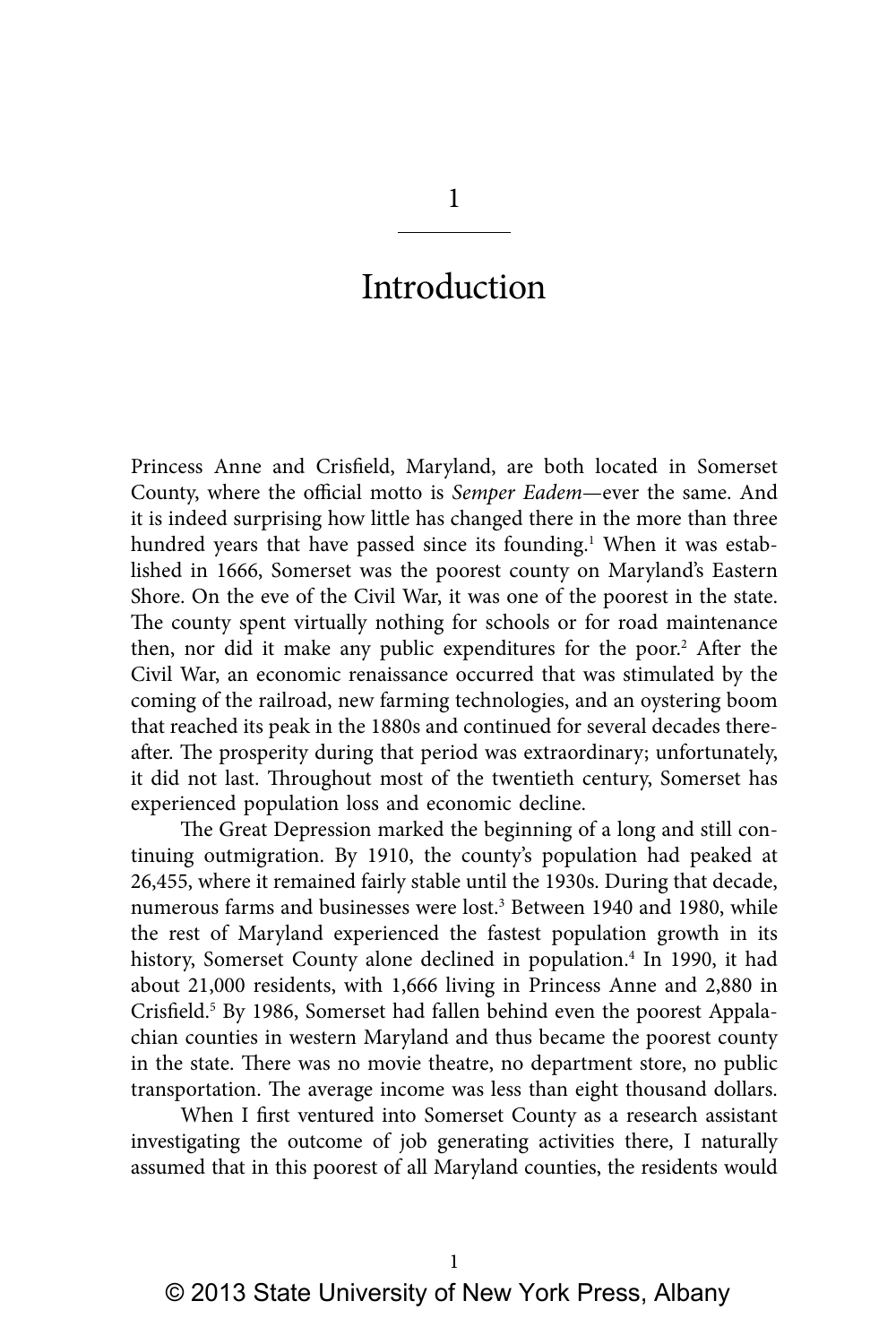## 2 / Community, Culture, and Economic Development

overwhelmingly favor growth.6 Moreover, because the study of small town and rural regimes had remained theoretically and empirically underdeveloped,7 the ideology of growth boosterism that was continuously promulgated by economic development officials and chambers of commerce had become the conventional wisdom by default, even among scholars. Derived from nineteenth-century neoclassical economic theory, the dominant view in the 1980s was that growth is conducive to a community's overall good. Promoting growth through top-down economic development strategies is politically popular too, because residents can see that their individual interests are tied to the level of commercial activity in their town.<sup>8</sup> Elected officials were thus expected to pursue development for the sake of the public interest and to enhance their political standing as well. Persuaded by the simple, deductive logic of the market model, I too expected that the greater a community's economic distress, the greater the popular sentiment in favor of development activities would be.9 And indeed, survey data indicate that most Somerset County residents favor economic growth.<sup>10</sup>

Readers might therefore share my surprise that my interviews with individuals in Princess Anne and Crisfield revealed a deep, pervasive ambivalence about economic development. What was going on? Even more baffling was the fact that, while both towns were experiencing similar levels of economic distress, their development policies differed markedly from each other.

The theoretical impasse that I encountered in the course of that first research project was, in fact, entirely predictable, for Martin Staniland has shown that there is an intractable logical problem inherent in any explanation of development policy that is based upon general economic models.11 The problem can be briefly stated as follows: If one assumes that people in different communities are more or less equally rational, then what can account for the variety of policy responses in communities experiencing similar levels of economic distress? The market model, by itself, is inadequate to explain this variation, because, although it tells us that individuals seek to maximize their utility, it fails to explain how individuals acquire one set of preferences instead of another.

There is a promising alternative to the market model, however, that is sometimes referred to as the "social embeddedness argument." As Mark Granovetter explains it, "Actors do not behave or decide as atoms outside a social context, nor do they adhere slavishly to a script written for them by the particular intersection of social categories that they happen to occupy. Their attempts at purposive action are instead imbedded in concrete, ongoing systems of social relations."12 My general aim in pur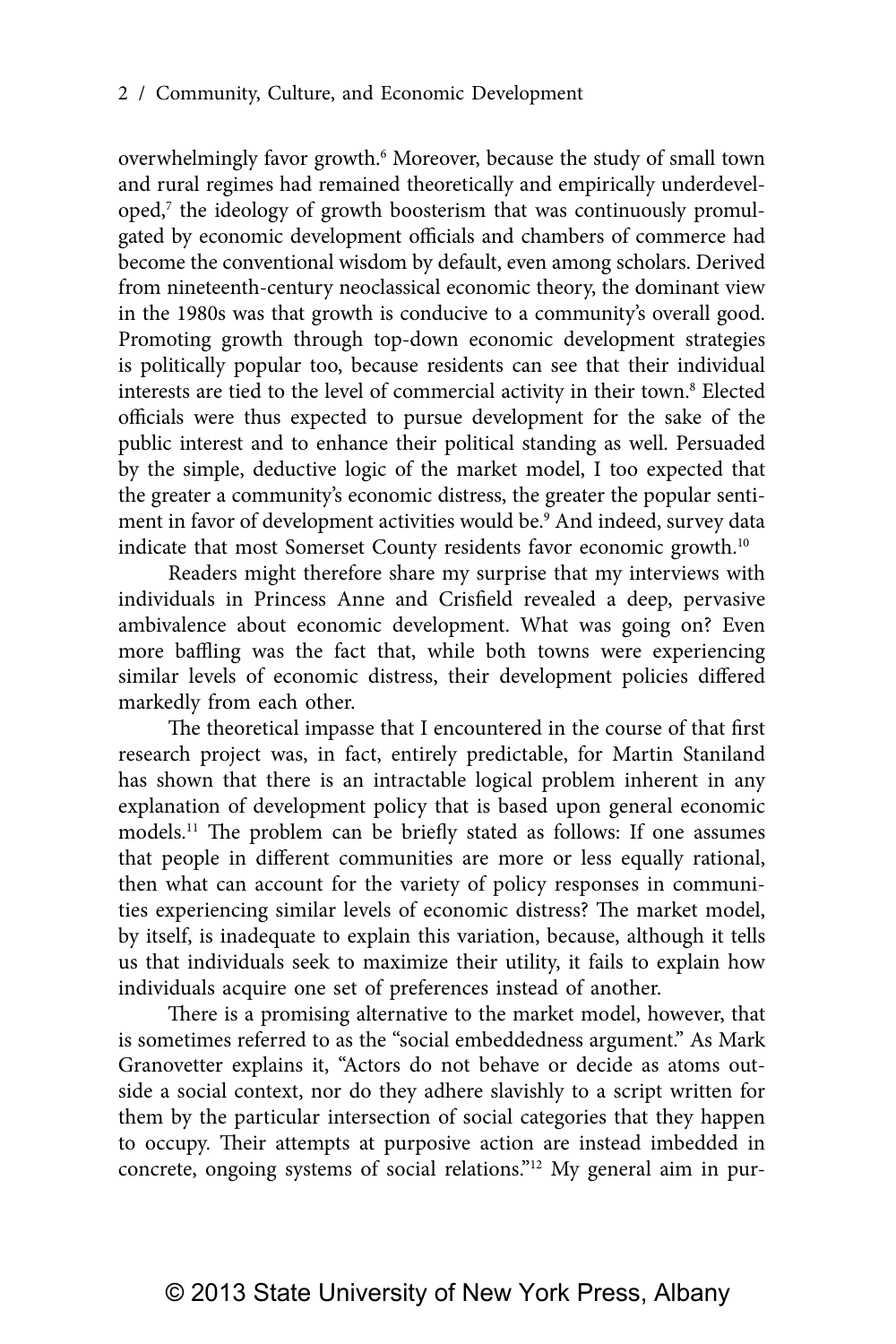suing this research was to examine Somerset's two towns, which were experiencing similar levels of economic distress, and explain their different development policies in terms of the social embeddedness argument advanced by Granovetter and other scholars.<sup>13</sup>

I accept individual rationality as given. I assume that people are capable of being purposeful, deliberative, and prudent in their choices among the alternative courses of action available to them. The task, then, was not to determine whether decision makers in Princess Anne and Crisfield acted to maximize their individual interest, or the interest of their community as a whole, but rather to learn how historical events and the unique way of life in these places might have mediated policy responses to economic pressures by shaping the values of individuals and thus their perceptions of what their interests were.

But explaining preference formation cannot, by itself, provide a full understanding of economic development policy, because, even within a single community, policy preferences vary. Princess Anne and Crisfield both lacked a unifying vision of how best to respond to economic decline. A complete explanation of their different policies therefore also requires an analysis of the political processes by which some preferences were selected instead of others. Hence the research task was two-fold: It involved an analysis of how local history, social structures, and culture molded the policy preferences of individuals, and it also required an explanation of how these variables shaped policy decisions about economic development in the two towns.

I understand social structures to be sets of incentives and constraints that regulate behavior and are embodied in the patterned actions of individuals.14 A regime is such a structure, and the institution of slavery is another example. By defining opportunities and limits that guide, restrain, and inspire individual action, they inculcate a shared worldview that includes meanings, values, and expectations.

Social structures that are rooted in particular places tend to generate local culture. Because social structures exist in a dynamic and reciprocal relationship with the mindsets or cultures that they engender, this study treats culture and structure together, viewing them as closely-linked processes that continuously shape and perpetuate a community's way of life. It also assumes that social structures can be explained in terms of an interaction between the desirability of their consequences for different groups and the relative power of those groups.15 An analysis of local power relations was therefore essential to this inquiry, and urban regime theory provided the theoretical framework.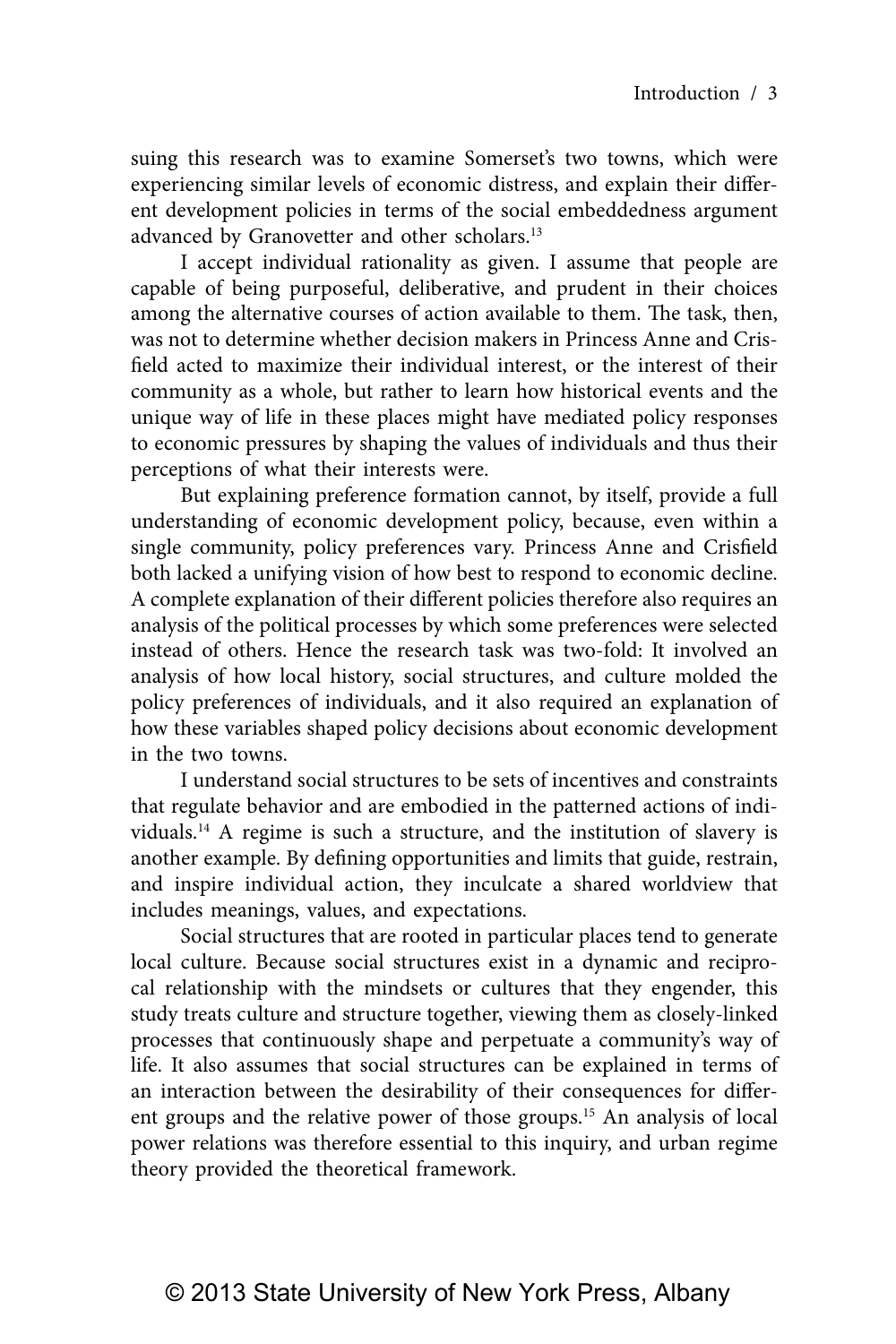## 4 / Community, Culture, and Economic Development

Chapter 2 presents the relevant theories in greater detail and explains the historical method that guided this research. Because the major theoretical position involves local regimes, it was necessary that the research be expansive enough to include the formation and maintenance of those regimes as well as decision processes directly related to development policy. While one may view the policy outputs of local governments as the product of economic, social, and political processes that characterize the prevailing regime, a particular regime may itself be viewed as the product of economic, social, and political processes occurring through time. A regime must be understood, then, as both cause and consequence of ongoing historical processes.<sup>16</sup> Abrams explains this "two-sidedness" of the social world as "the ways in which, in time, actions become institutions and institutions are in turn changed by actions."17 The crucial point is that the link between social structures and social action is the historical process.

Chapter 3 presents a three-hundred-year history of Somerset County's adaptations to potentially restructuring events—that is, internal and external events that might have brought about a fundamental restructuring of the social order.<sup>18</sup> When I first conceived this portion of the research, I intended for the broad historical chapter to serve as mere prologue to the heart of the research project—the twin case studies of Princess Anne and Crisfield. But now I judge it to be on a par with these chapters and perhaps even the centerpiece. It returns to the first inhabitants of the county and the entire Chesapeake region and shows how their economic, political, and social history is related to the prevailing way of life in Princess Anne and Crisfield in the recent era, still shaping political and economic decisions and outcomes for the future. It reveals who was most invested in and who was least attached to these historical institutions and reports the buildup of pressures that threatened to undermine their foundations. The almost unvarying pattern of resistance to change that unfolds over a three-hundred-year period is itself as powerful a testimony to the central thesis of this book as anything that follows it.

But the social structure of Somerset County was complex, and there were opposing tendencies in its two sectors. Chapters 4 and 5 present case studies of Princess Anne and Crisfield during the five years between 1986 and 1991, when both communities were in the throes of serious economic decline and active efforts to respond were taking shape. They demonstrate in close detail how the way of life in the two towns varied and how this led to a marked variance in their responses to economic pressures. Chapter 4 relates how Princess Anne, the commercial center for the county's agricultural industry, first succumbed to a land-based growth machine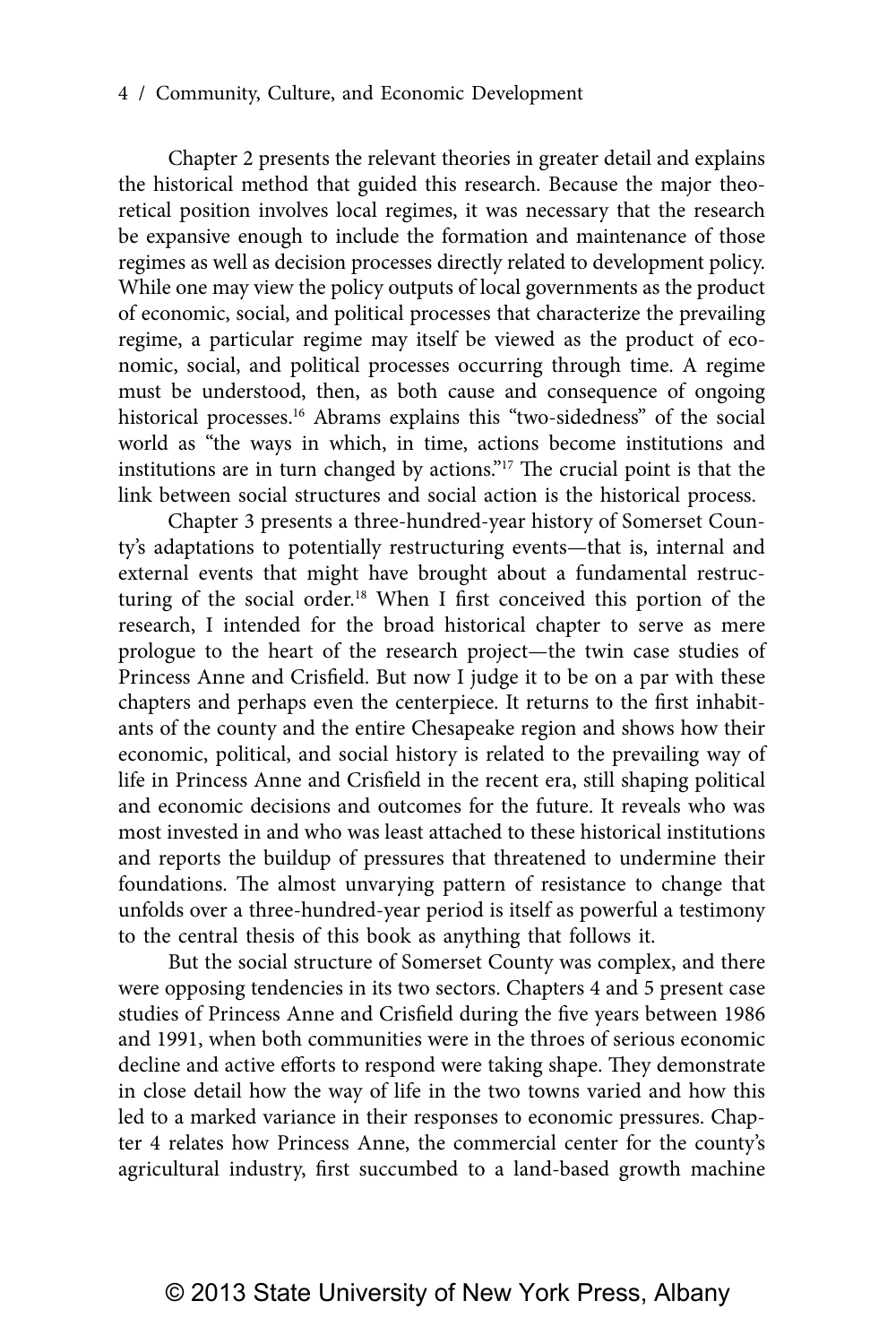and then overthrew it, only to have it re-establish its control of the town government within six months. Chapter 5 details how Crisfield controlled growth in order to protect its fragile seafood industry, the traditional way of life that was based upon it, and the subsistence requirements of the poor population. It thus adds a new category to existing American political typologies by describing what I have called a "subsistence regime."

Chapter 6 presents the analysis and the conclusion. By explaining why two towns in the same county responded in such different ways to economic decline, this work empirically demonstrates a theoretical principle of broad significance. Because specific types of economies support certain ways of life and not others, major economic change threatens to upset established power relations, degrade cultural values, and disrupt fragile subsistence arrangements, to mention only a few of its sociocultural impacts. Goulet says that "development is necessary, because all societies must come to terms with new aspirations and irresistible social forces," and there are few students of American government who would disagree with this statement.<sup>19</sup> "Yet the choices they face are cruel," he continues, "because development's benefits are obtained only at a great price, and because, on balance, it is far from certain that development's benefits make men happier or freer."20 It is this second statement that commands our attention, because it jolts whatever complacent assumptions one might harbor that economic development's impacts are always, or for the most part, benign.

Economic development acts like a giant asphalt paving machine that tears up the old road in the process of building the new.<sup>21</sup> Contrary to some ideologies of the political Left, it is not the bourgeoisie alone that benefits from existing economic arrangements (although one might argue that it profits the most). These case studies demonstrate that different elements in Somerset County were attached to different aspects of the traditional way of life there, and individuals from virtually all walks of life worried about potential impacts of development projects that threatened to introduce far reaching social change. All were participants in a shared way of life that they continued to cling to.

Contrary to some ideologies of the political Right that view values as deriving from economic interests, these case studies show that the marketplace justifications that were offered for proposed development projects did not represent the operative value systems of many of the people who would directly experience their impacts. This explains why, despite survey data that indicate widespread local support for the idea of economic growth, top down development projects encountered sustained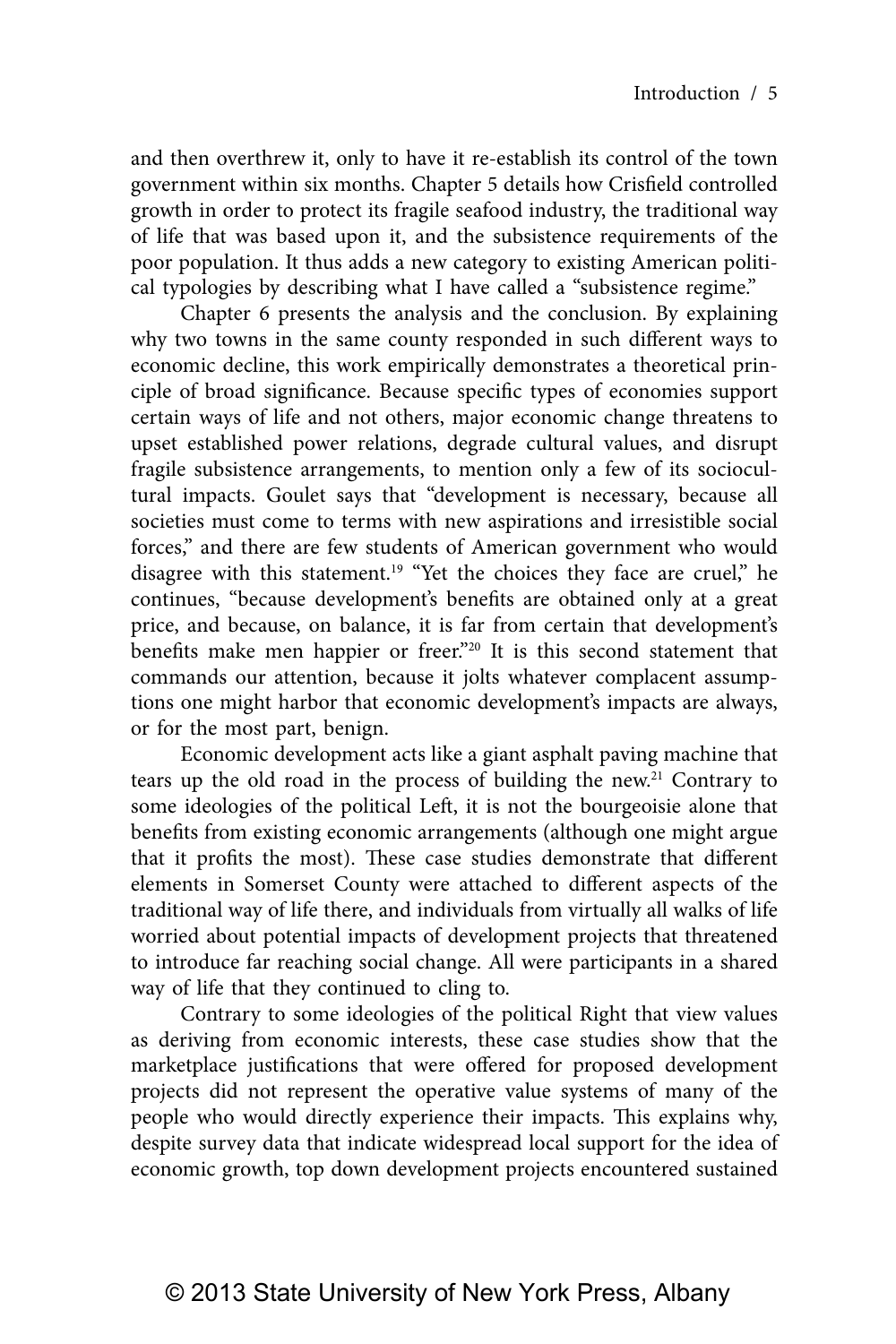opposition. Typically, they were conceived in secret and implementation was attempted with little regard for their impacts on the social structure or the nonmaterial values of local residents. Just as important, individuals construed even their economic interests within a context of ongoing social and economic arrangements, therefore, projects that were promoted as "developmental" but threatened to upset these arrangements were viewed by various groups as potentially harmful to their economic interests too.

To recognize that there was a nearly universal commitment to a shared way of life in Somerset County is not to minimize the importance of ideological divisions and deep racial and social-class tensions that characterized this community. Some elements in the county felt that existing arrangements afforded them precious few benefits and thoroughgoing economic development would be advantageous for them individually and for their community. Some members of the black community were of this opinion, and so were some governing elites and working-class whites. But whether or not their policy preferences prevailed largely depended upon their place in the social order.

In Princess Anne, for example, where the traditional "courthouse elites" could no longer sustain themselves in a declining agricultural economy and thus became willing to accept economic change, development was placed high on the agenda. But when policy preferences of subordinate groups conflicted with those of more powerful elements in the towns and county, their concerns tended not to be given a hearing. For this reason, and because these cases demonstrate that preferences are not autonomous or "given," but are instead shaped by the unique set of opportunities and constraints that individuals encounter in the concrete circumstances of their lives, it is clear that the structural and cultural features of a particular community can be more powerful mediators of economic development policy than many sociologists, political scientists and economists have supposed. The considerable policy implications of this are discussed in the last chapter.

One might object, of course, that Princess Anne and Crisfield are small Gemeinschaft communities and their experience may differ from that of large cities. Without question, there are important differences between human settlements of different sizes, and to argue otherwise would be foolish. But the urban-rural dichotomy that views traditional social relations as the exclusive preserve of small towns and rural communities is seriously misleading, and to continue to cling to it is to ignore a vast reservoir of empirical evidence to the contrary. This point will be taken up again in the next chapter.